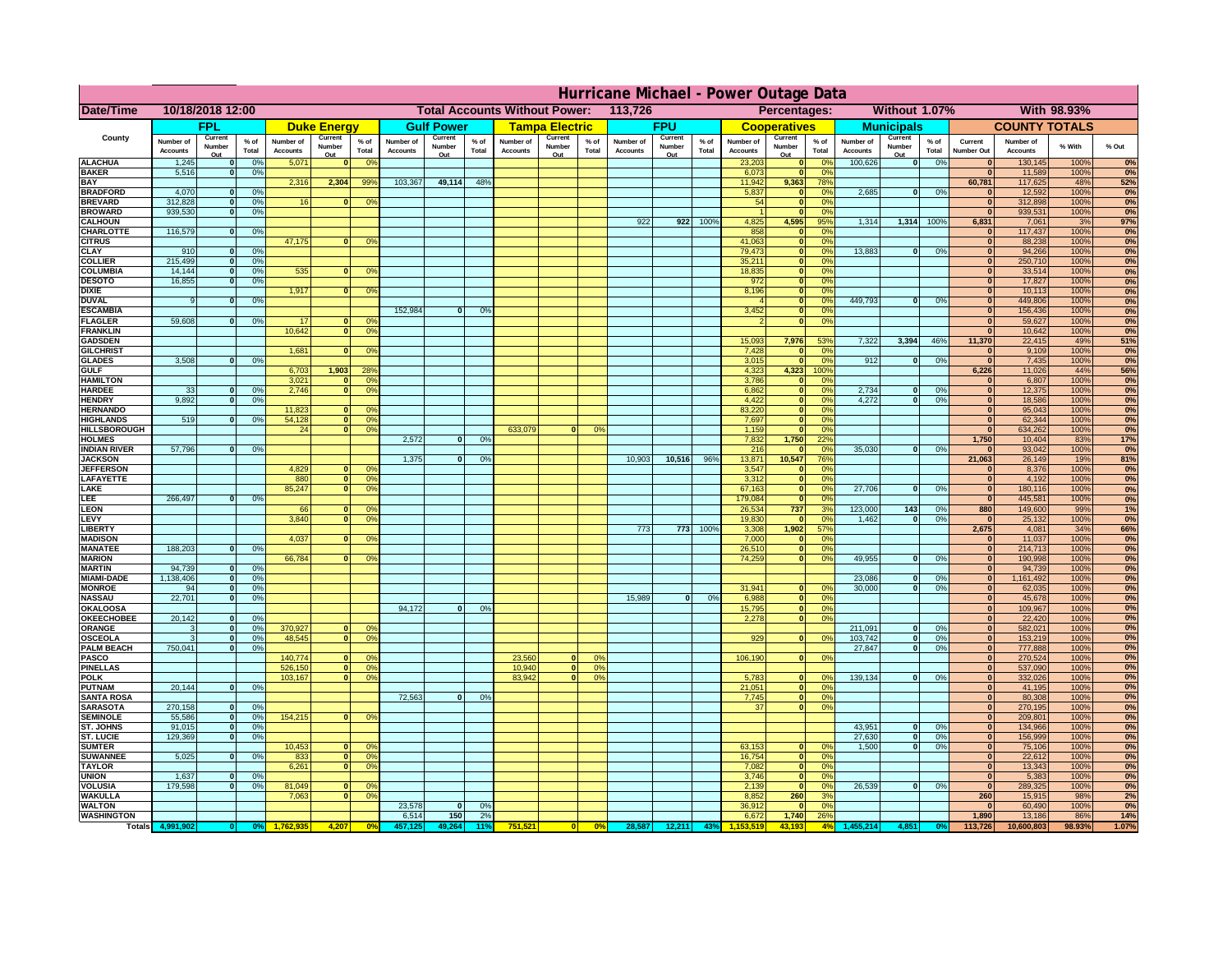# 10/18/2018 12:00 PM Hurricane Michael

| <b>Power Provider</b>                   | <b>County</b>       | <b>Number of Customers</b> | <b>Current Number Out</b> | <b>Outage Percentage</b> | <b>Estimated Restore Time</b> |
|-----------------------------------------|---------------------|----------------------------|---------------------------|--------------------------|-------------------------------|
| <b>Gulf Power Company</b>               | BAY                 | 103,367                    | 49,114                    | 47.51%                   | >5 days                       |
| Florida Public Utilities Corporation    | <b>JACKSON</b>      | 10,903                     | 10,516                    | 96.45%                   | >5 days                       |
| West Florida Electric Cooperative, Inc. | <b>JACKSON</b>      | 13,824                     | 10,500                    | 75.95%                   | >5 days                       |
|                                         |                     |                            |                           |                          |                               |
| Gulf Coast Electric Cooperative, Inc.   | BAY                 | 11,942                     | 9,363                     | 78.40%                   | >5 days                       |
| Talquin Electric Cooperative, Inc.      | <b>GADSDEN</b>      | 15,093                     | 7,976                     | 52.85%                   | 72                            |
| Gulf Coast Electric Cooperative, Inc.   | <b>GULF</b>         | 4,323                      | 4,323                     | 100.00%                  | >5 days                       |
| City of Quincy                          | <b>GADSDEN</b>      | 4,768                      | 2,772                     | 58.14%                   | >5 days                       |
| West Florida Electric Cooperative, Inc. | CALHOUN             | 2,977                      | 2,752                     | 92.44%                   | >5 days                       |
| <b>Duke Energy</b>                      | BAY                 | 2,316                      | 2,304                     | 99.48%                   | <b>TBD</b>                    |
| Duke Energy                             | GULF                | 6,703                      | 1,903                     | 28.39%                   | $24$                          |
| Talquin Electric Cooperative, Inc.      | <b>LIBERTY</b>      | 3,308                      | 1,902                     | 57.50%                   | >5 days                       |
| Gulf Coast Electric Cooperative, Inc.   | CALHOUN             | 1,848                      | 1,843                     | 99.73%                   | >5 days                       |
| West Florida Electric Cooperative, Inc. | <b>HOLMES</b>       | 7,539                      | 1,750                     | 23.21%                   | >5 days                       |
| City of Blountstown                     | CALHOUN             | 1,314                      | 1,314                     | 100.00%                  | >5 days                       |
| West Florida Electric Cooperative, Inc. | <b>WASHINGTON</b>   | 4,235                      | 1,130                     | 26.68%                   | >5 days                       |
| Florida Public Utilities Corporation    | CALHOUN             | 922                        | 922                       | 100.00%                  | >5 days                       |
| Florida Public Utilities Corporation    | <b>LIBERTY</b>      | 773                        | 773                       | 100.00%                  | >5 days                       |
| Talquin Electric Cooperative, Inc.      | LEON                | 26,534                     | 737                       | 2.78%                    | 48                            |
| Chattahoochee Electric                  | <b>GADSDEN</b>      | 1,163                      | 622                       | 53.48%                   | >5 days                       |
| Gulf Coast Electric Cooperative, Inc.   | <b>WASHINGTON</b>   | 2,437                      | 610                       | 25.03%                   | >5 days                       |
|                                         |                     |                            | 260                       | 2.94%                    | 24                            |
| Talquin Electric Cooperative, Inc.      | <b>WAKULLA</b>      | 8,852                      |                           |                          |                               |
| <b>Gulf Power Company</b>               | <b>WASHINGTON</b>   | 6,514                      | 150                       | 2.30%                    | $24$                          |
| City of Tallahassee                     | <b>LEON</b>         | 123,000                    | 143                       | 0.12%                    | 48                            |
| Gulf Coast Electric Cooperative, Inc.   | <b>JACKSON</b>      | 47                         | 47                        | 100.00%                  | >5 days                       |
| Central Florida Electric Cooperative    | <b>ALACHUA</b>      | 875                        | $\mathbf 0$               | 0.00%                    | <b>TBD</b>                    |
| Central Florida Electric Cooperative    | <b>DIXIE</b>        | 7,595                      | 0                         | 0.00%                    | TBD                           |
| Central Florida Electric Cooperative    | <b>GILCHRIST</b>    | 7,424                      | $\mathbf 0$               | 0.00%                    | Restored                      |
| Central Florida Electric Cooperative    | LAFAYETTE           | 9                          | 0                         | 0.00%                    | TBD                           |
| Central Florida Electric Cooperative    | LEVY                | 17,513                     | $\mathbf 0$               | 0.00%                    | Restored                      |
| Central Florida Electric Cooperative    | <b>MARION</b>       | 9                          | $\pmb{0}$                 | 0.00%                    | <b>TBD</b>                    |
| Choctawhatchee Electric Cooperative     | <b>HOLMES</b>       | 293                        | $\mathbf 0$               | 0.00%                    | Restored                      |
|                                         |                     |                            | $\pmb{0}$                 |                          | Restored                      |
| Choctawhatchee Electric Cooperative     | <b>OKALOOSA</b>     | 15,795                     |                           | 0.00%                    |                               |
| Choctawhatchee Electric Cooperative     | <b>SANTA ROSA</b>   | 201                        | $\mathbf 0$               | 0.00%                    | Restored                      |
| Choctawhatchee Electric Cooperative     | <b>WALTON</b>       | 36,812                     | 0                         | 0.00%                    | Restored                      |
| City of Alachua                         | <b>ALACHUA</b>      | 4,426                      | $\mathbf 0$               | 0.00%                    | <b>TBD</b>                    |
| City of Bartow                          | <b>POLK</b>         | 11,790                     | $\mathbf 0$               | 0.00%                    | <b>TBD</b>                    |
| City of Bushnell                        | <b>SUMTER</b>       | 1,500                      | $\mathbf 0$               | 0.00%                    | <b>TBD</b>                    |
| City of Clewiston                       | <b>HENDRY</b>       | 4,272                      | $\pmb{0}$                 | 0.00%                    | TBD                           |
| City of Fort Meade                      | <b>POLK</b>         | 2,379                      | $\mathbf 0$               | 0.00%                    | <b>TBD</b>                    |
| City of Havana                          | GADSDEN             | 1,391                      | $\pmb{0}$                 | 0.00%                    | Restored                      |
| City of Leesburg                        | LAKE                | 22,000                     | $\mathbf 0$               | 0.00%                    | <b>TBD</b>                    |
| City of Moore Haven                     | <b>GLADES</b>       | 912                        | 0                         | 0.00%                    | <b>TBD</b>                    |
| City of Mount Dora                      | LAKE                | 5,706                      | $\mathbf 0$               | 0.00%                    | <b>TBD</b>                    |
| City of Newberry                        | <b>ALACHUA</b>      | 1,727                      | 0                         | 0.00%                    | <b>TBD</b>                    |
|                                         |                     |                            |                           |                          |                               |
| City of Starke                          | <b>BRADFORD</b>     | 2,685                      | $\mathbf 0$               | 0.00%                    | <b>TBD</b>                    |
| City of Vero Beach                      | <b>INDIAN RIVER</b> | 35,030                     | 0                         | 0.00%                    | <b>TBD</b>                    |
| City of Wauchula                        | <b>HARDEE</b>       | 2,734                      | $\mathbf 0$               | 0.00%                    | <b>TBD</b>                    |
| City of Williston                       | LEVY                | 1,462                      | $\mathbf 0$               | 0.00%                    | TBD                           |
| City of Winter Park                     | ORANGE              | 13,941                     | $\pmb{0}$                 | 0.00%                    | <b>TBD</b>                    |
| Clay Electric Cooperative               | <b>ALACHUA</b>      | 22,328                     | 0                         | 0.00%                    | TBD                           |
| Clay Electric Cooperative               | <b>BAKER</b>        | 2,476                      | $\mathbf 0$               | 0.00%                    | TBD                           |
| Clay Electric Cooperative               | <b>BRADFORD</b>     | 5,837                      | 0                         | 0.00%                    | <b>TBD</b>                    |
| Clay Electric Cooperative               | <b>CLAY</b>         | 79,473                     | $\mathbf 0$               | 0.00%                    | <b>TBD</b>                    |
| Clay Electric Cooperative               | COLUMBIA            | 16,922                     | 0                         | 0.00%                    | <b>TBD</b>                    |
| Clay Electric Cooperative               | <b>DUVAL</b>        | $\overline{4}$             | $\mathbf 0$               | 0.00%                    | <b>TBD</b>                    |
| Clay Electric Cooperative               | <b>FLAGLER</b>      | $\overline{2}$             | $\pmb{0}$                 | 0.00%                    | <b>TBD</b>                    |
| Clay Electric Cooperative               | <b>GILCHRIST</b>    | $\overline{4}$             | $\pmb{0}$                 | 0.00%                    | <b>TBD</b>                    |
|                                         |                     |                            |                           | 0.00%                    |                               |
| Clay Electric Cooperative               | LAKE                | 2,239                      | 0                         |                          | TBD                           |
| Clay Electric Cooperative               | LEVY                | 712                        | $\pmb{0}$                 | 0.00%                    | <b>TBD</b>                    |
| Clay Electric Cooperative               | <b>MARION</b>       | 16,301                     | 0                         | 0.00%                    | <b>TBD</b>                    |
| Clay Electric Cooperative               | PUTNAM              | 21,051                     | $\pmb{0}$                 | 0.00%                    | <b>TBD</b>                    |
| Clay Electric Cooperative               | SUWANNEE            | 5                          | $\pmb{0}$                 | 0.00%                    | TBD                           |
| Clay Electric Cooperative               | <b>UNION</b>        | 3,746                      | $\pmb{0}$                 | 0.00%                    | TBD                           |
| Clay Electric Cooperative               | VOLUSIA             | 2,139                      | $\pmb{0}$                 | 0.00%                    | TBD                           |
| <b>Duke Energy</b>                      | <b>ALACHUA</b>      | 5,071                      | $\pmb{0}$                 | 0.00%                    | Restored                      |
| Duke Energy                             | <b>BREVARD</b>      | 16                         | $\pmb{0}$                 | 0.00%                    | Restored                      |
| Duke Energy                             | <b>CITRUS</b>       | 47,175                     | $\pmb{0}$                 | 0.00%                    | Restored                      |
| Duke Energy                             | COLUMBIA            | 535                        | $\pmb{0}$                 | 0.00%                    | Restored                      |
|                                         | <b>DIXIE</b>        |                            | $\pmb{0}$                 | 0.00%                    | Restored                      |
| <b>Duke Energy</b>                      |                     | 1,917                      |                           |                          |                               |
| Duke Energy                             | <b>FLAGLER</b>      | 17                         | 0                         | 0.00%                    | Restored                      |
| <b>Duke Energy</b>                      | <b>FRANKLIN</b>     | 10,642                     | $\pmb{0}$                 | 0.00%                    | Restored                      |
| Duke Energy                             | <b>GILCHRIST</b>    | 1,681                      | 0                         | 0.00%                    | Restored                      |
| <b>Duke Energy</b>                      | <b>HAMILTON</b>     | 3,021                      | $\pmb{0}$                 | 0.00%                    | Restored                      |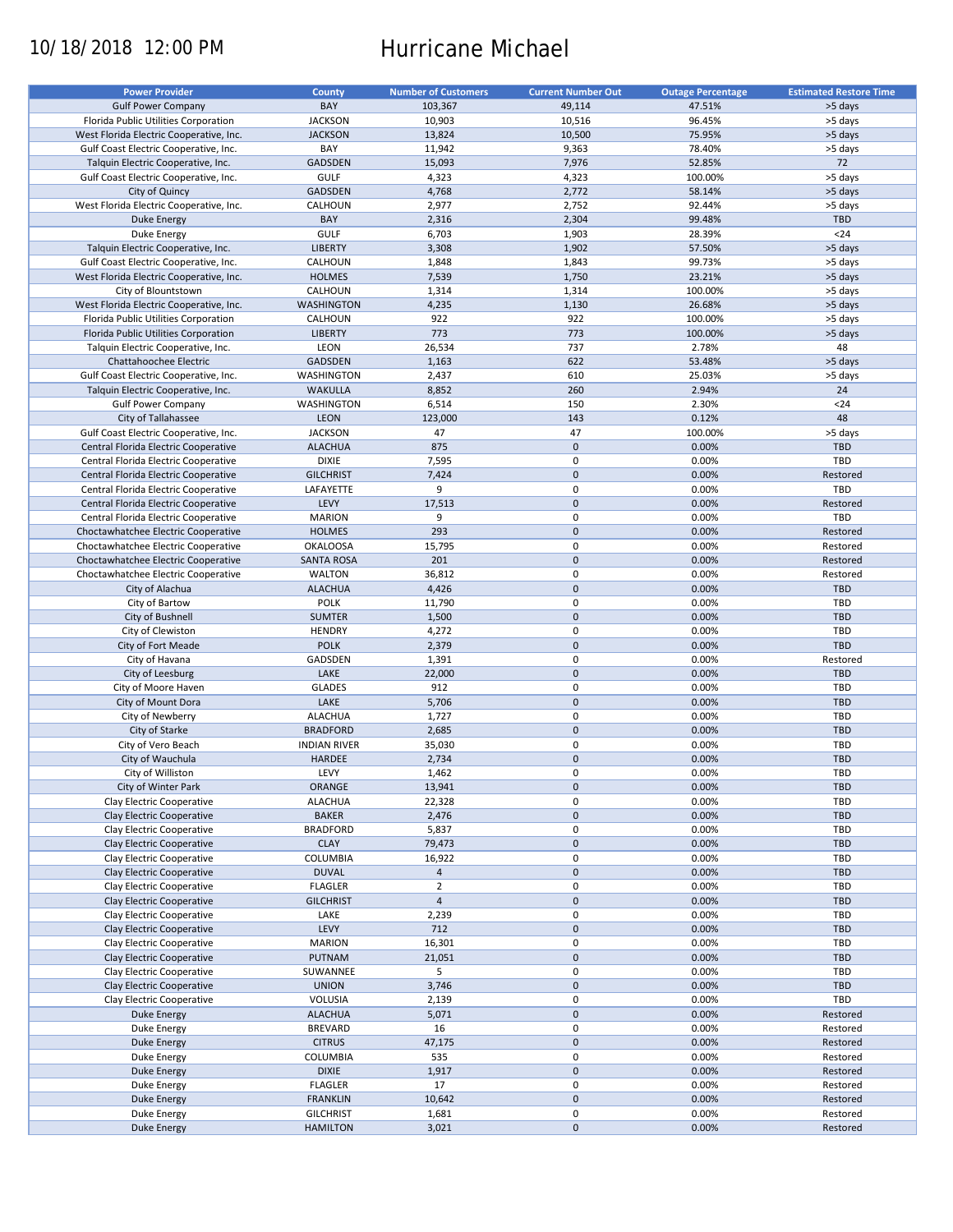### 10/18/2018 12:00 PM Hurricane Michael

| Duke Energy                                        | HARDEE              | 2,746          | 0                   | 0.00% | Restored   |
|----------------------------------------------------|---------------------|----------------|---------------------|-------|------------|
| <b>Duke Energy</b>                                 | <b>HERNANDO</b>     | 11,823         | $\mathbf 0$         | 0.00% | Restored   |
|                                                    |                     |                | 0                   |       |            |
| Duke Energy                                        | <b>HIGHLANDS</b>    | 54,128         |                     | 0.00% | Restored   |
| <b>Duke Energy</b>                                 | HILLSBOROUGH        | 24             | $\mathbf 0$         | 0.00% | Restored   |
| Duke Energy                                        | <b>JEFFERSON</b>    | 4,829          | 0                   | 0.00% | Restored   |
|                                                    |                     |                |                     |       |            |
| <b>Duke Energy</b>                                 | LAFAYETTE           | 880            | $\mathbf 0$         | 0.00% | Restored   |
| Duke Energy                                        | LAKE                | 85,247         | 0                   | 0.00% | Restored   |
|                                                    |                     |                |                     |       |            |
| <b>Duke Energy</b>                                 | LEON                | 66             | $\mathbf 0$         | 0.00% | Restored   |
| Duke Energy                                        | LEVY                | 3,840          | 0                   | 0.00% | Restored   |
|                                                    | <b>MADISON</b>      | 4,037          | $\mathbf 0$         | 0.00% | Restored   |
| Duke Energy                                        |                     |                |                     |       |            |
| Duke Energy                                        | <b>MARION</b>       | 66,784         | 0                   | 0.00% | Restored   |
| <b>Duke Energy</b>                                 | ORANGE              | 370,927        | $\mathbf 0$         | 0.00% | Restored   |
|                                                    |                     |                |                     |       |            |
| Duke Energy                                        | <b>OSCEOLA</b>      | 48,545         | 0                   | 0.00% | Restored   |
| <b>Duke Energy</b>                                 | PASCO               | 140,774        | $\mathbf 0$         | 0.00% | Restored   |
|                                                    |                     |                |                     |       |            |
| Duke Energy                                        | PINELLAS            | 526,150        | 0                   | 0.00% | Restored   |
| <b>Duke Energy</b>                                 | <b>POLK</b>         | 103,167        | $\mathbf 0$         | 0.00% | Restored   |
| Duke Energy                                        | SEMINOLE            | 154,215        | 0                   | 0.00% | Restored   |
|                                                    |                     |                |                     |       |            |
| <b>Duke Energy</b>                                 | <b>SUMTER</b>       | 10,453         | $\pmb{0}$           | 0.00% | Restored   |
| Duke Energy                                        | SUWANNEE            | 833            | 0                   | 0.00% | Restored   |
|                                                    |                     |                |                     |       |            |
| <b>Duke Energy</b>                                 | <b>TAYLOR</b>       | 6,261          | $\pmb{0}$           | 0.00% | Restored   |
| Duke Energy                                        | VOLUSIA             | 81,049         | $\pmb{0}$           | 0.00% | Restored   |
|                                                    |                     |                | $\pmb{0}$           |       |            |
| <b>Duke Energy</b>                                 | <b>WAKULLA</b>      | 7,063          |                     | 0.00% | Restored   |
| Escambia River Electric Cooperative, Inc.          | <b>ESCAMBIA</b>     | 3,452          | $\pmb{0}$           | 0.00% | TBD        |
| Escambia River Electric Cooperative, Inc.          | <b>SANTA ROSA</b>   | 7,544          | $\pmb{0}$           | 0.00% | <b>TBD</b> |
|                                                    |                     |                |                     |       |            |
| Florida Keys Electric Cooperative                  | <b>MONROE</b>       | 31,941         | 0                   | 0.00% | TBD        |
| Florida Power and Light Company                    | <b>ALACHUA</b>      | 1,245          | $\mathbf 0$         | 0.00% | <b>TBD</b> |
|                                                    |                     |                |                     |       |            |
| Florida Power and Light Company                    | <b>BAKER</b>        | 5,516          | 0                   | 0.00% | <b>TBD</b> |
| Florida Power and Light Company                    | <b>BRADFORD</b>     | 4,070          | $\mathbf 0$         | 0.00% | <b>TBD</b> |
|                                                    |                     |                |                     |       |            |
| Florida Power and Light Company                    | <b>BREVARD</b>      | 312,828        | 0                   | 0.00% | <b>TBD</b> |
| Florida Power and Light Company                    | <b>BROWARD</b>      | 939,530        | $\pmb{0}$           | 0.00% | <b>TBD</b> |
| Florida Power and Light Company                    | CHARLOTTE           | 116,579        | 0                   | 0.00% | TBD        |
|                                                    |                     |                |                     |       |            |
| Florida Power and Light Company                    | <b>CLAY</b>         | 910            | $\pmb{0}$           | 0.00% | <b>TBD</b> |
| Florida Power and Light Company                    | <b>COLLIER</b>      | 215,499        | 0                   | 0.00% | TBD        |
|                                                    |                     |                |                     |       |            |
| Florida Power and Light Company                    | <b>COLUMBIA</b>     | 14,144         | $\pmb{0}$           | 0.00% | <b>TBD</b> |
| Florida Power and Light Company                    | <b>DESOTO</b>       | 16,855         | 0                   | 0.00% | TBD        |
|                                                    |                     |                |                     |       |            |
| Florida Power and Light Company                    | <b>DUVAL</b>        | 9              | $\pmb{0}$           | 0.00% | <b>TBD</b> |
| Florida Power and Light Company                    | <b>FLAGLER</b>      | 59,608         | 0                   | 0.00% | TBD        |
|                                                    |                     |                | $\mathbf 0$         |       |            |
| Florida Power and Light Company                    | <b>GLADES</b>       | 3,508          |                     | 0.00% | <b>TBD</b> |
| Florida Power and Light Company                    | HARDEE              | 33             | 0                   | 0.00% | TBD        |
| Florida Power and Light Company                    | <b>HENDRY</b>       | 9,892          | $\mathbf 0$         | 0.00% | <b>TBD</b> |
|                                                    |                     |                |                     |       |            |
| Florida Power and Light Company                    | <b>HIGHLANDS</b>    | 519            | 0                   | 0.00% | TBD        |
| Florida Power and Light Company                    | <b>INDIAN RIVER</b> | 57,796         | $\mathbf 0$         | 0.00% | <b>TBD</b> |
|                                                    |                     |                |                     |       |            |
| Florida Power and Light Company                    | LEE                 | 266,497        | 0                   | 0.00% | TBD        |
| Florida Power and Light Company                    | MANATEE             | 188,203        | $\pmb{0}$           | 0.00% | <b>TBD</b> |
|                                                    |                     |                |                     |       |            |
| Florida Power and Light Company                    | <b>MARTIN</b>       | 94,739         | $\pmb{0}$           | 0.00% | TBD        |
| Florida Power and Light Company                    | MIAMI-DADE          | 1,138,406      | $\mathbf 0$         | 0.00% | <b>TBD</b> |
| Florida Power and Light Company                    | <b>MONROE</b>       | 94             | $\pmb{0}$           | 0.00% | TBD        |
|                                                    |                     |                |                     |       |            |
| Florida Power and Light Company                    | <b>NASSAU</b>       | 22,701         | $\mathbf 0$         | 0.00% | <b>TBD</b> |
| Florida Power and Light Company                    | OKEECHOBEE          | 20,142         | 0                   | 0.00% | TBD        |
|                                                    |                     |                |                     |       |            |
| Florida Power and Light Company                    | ORANGE              | $\overline{3}$ | $\pmb{0}$           | 0.00% | <b>TBD</b> |
| Florida Power and Light Company                    | OSCEOLA             | 3              | 0                   | 0.00% | <b>TBD</b> |
|                                                    |                     |                |                     |       |            |
| Florida Power and Light Company                    | PALM BEACH          | 750,041        | $\mathbf 0$         | 0.00% | <b>TBD</b> |
| Florida Power and Light Company                    | PUTNAM              | 20,144         | 0                   | 0.00% | TBD        |
| Florida Power and Light Company                    | SARASOTA            | 270,158        | $\pmb{0}$           | 0.00% | <b>TBD</b> |
|                                                    |                     |                |                     |       |            |
| Florida Power and Light Company                    | SEMINOLE            | 55,586         | 0                   | 0.00% | TBD        |
| Florida Power and Light Company                    | ST. JOHNS           | 91,015         | $\pmb{0}$           | 0.00% | <b>TBD</b> |
|                                                    |                     |                |                     |       |            |
| Florida Power and Light Company                    | ST. LUCIE           | 129,369        | 0                   | 0.00% | TBD        |
| Florida Power and Light Company                    | SUWANNEE            | 5,025          | $\pmb{0}$           | 0.00% | <b>TBD</b> |
|                                                    | <b>UNION</b>        |                | 0                   |       | TBD        |
| Florida Power and Light Company                    |                     | 1,637          |                     | 0.00% |            |
| Florida Power and Light Company                    | <b>VOLUSIA</b>      | 179,598        | $\mathsf{O}\xspace$ | 0.00% | TBD        |
| Florida Public Utilities Corporation               | NASSAU              | 15,989         | 0                   | 0.00% | Restored   |
|                                                    |                     |                |                     |       |            |
| Fort Pierce Utilities Authority                    | ST. LUCIE           | 27,630         | $\mathsf{O}\xspace$ | 0.00% | <b>TBD</b> |
| Gainesville (Gainesville Regional Utilities - GRU) | <b>ALACHUA</b>      | 94,473         | 0                   | 0.00% | TBD        |
|                                                    |                     |                |                     |       |            |
| Glades Electric Cooperative, Inc.                  | <b>GLADES</b>       | 3,015          | $\mathsf{O}\xspace$ | 0.00% | <b>TBD</b> |
| Glades Electric Cooperative, Inc.                  | HARDEE              | 0              | 0                   |       | TBD        |
|                                                    |                     |                | $\pmb{0}$           |       | <b>TBD</b> |
| Glades Electric Cooperative, Inc.                  | <b>HENDRY</b>       | 3,530          |                     | 0.00% |            |
| Glades Electric Cooperative, Inc.                  | <b>HIGHLANDS</b>    | 7,321          | 0                   | 0.00% | TBD        |
| Glades Electric Cooperative, Inc.                  | OKEECHOBEE          | 2,278          | $\pmb{0}$           | 0.00% | <b>TBD</b> |
|                                                    |                     |                |                     |       |            |
| Green Cove Springs Electric                        | <b>CLAY</b>         | 3,889          | 0                   | 0.00% | TBD        |
| Gulf Coast Electric Cooperative, Inc.              | <b>WALTON</b>       | 100            | $\pmb{0}$           | 0.00% | <b>TBD</b> |
|                                                    |                     |                |                     |       |            |
| <b>Gulf Power Company</b>                          | <b>ESCAMBIA</b>     | 152,984        | 0                   | 0.00% | Restored   |
| <b>Gulf Power Company</b>                          | <b>HOLMES</b>       | 2,572          | $\mathbf 0$         | 0.00% | Restored   |
|                                                    |                     |                |                     |       |            |
| <b>Gulf Power Company</b>                          | <b>JACKSON</b>      | 1,375          | 0                   | 0.00% | Restored   |
| <b>Gulf Power Company</b>                          | <b>OKALOOSA</b>     | 94,172         | $\mathbf 0$         | 0.00% | Restored   |
|                                                    |                     |                |                     |       |            |